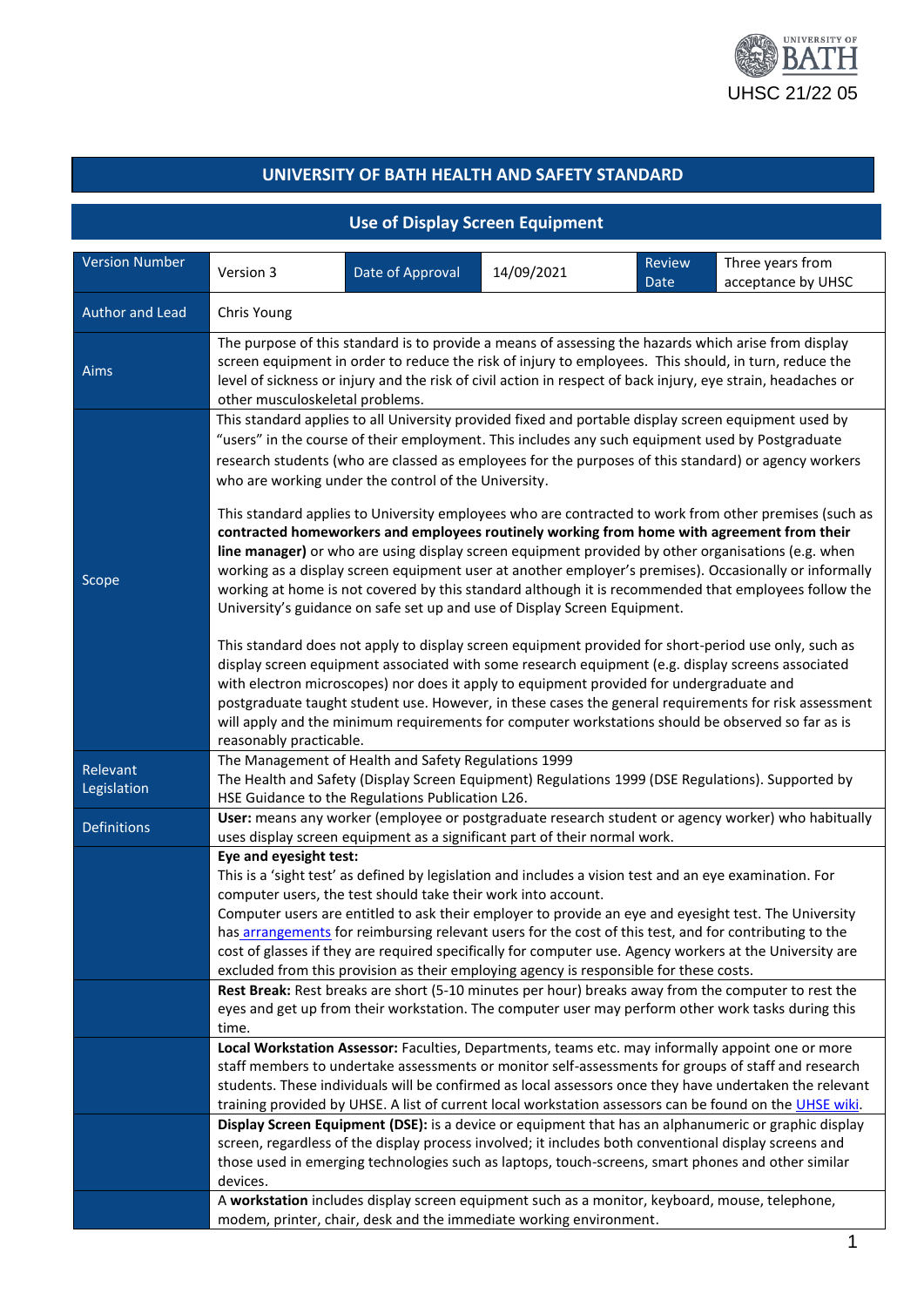

|                                                                                                                  | Portable IT equipment includes any portable DSE and all ancillary equipment used with it such as laptop                                                                                                                                                                                                                                                                                                                                                                                                                                                                    |                       |                                                    |  |  |
|------------------------------------------------------------------------------------------------------------------|----------------------------------------------------------------------------------------------------------------------------------------------------------------------------------------------------------------------------------------------------------------------------------------------------------------------------------------------------------------------------------------------------------------------------------------------------------------------------------------------------------------------------------------------------------------------------|-----------------------|----------------------------------------------------|--|--|
|                                                                                                                  | stands, earphones, capacitance pens, etc.                                                                                                                                                                                                                                                                                                                                                                                                                                                                                                                                  |                       |                                                    |  |  |
|                                                                                                                  | Home workers are those individuals who work at home by formal agreement with the University either<br>as stated in their contract of employment or as a long-term reasonable adjustment under the Equality<br>Act 2010 or under the Hybrid Working arrangements introduced under the Future Ways of Working<br>initiative. Where an assessment identifies that equipment or software is required in order to achieve an<br>ergonomically safe workstation set up, it is the responsibility of the employing School, Faculty,<br>Department or Directorate to provide this. |                       |                                                    |  |  |
|                                                                                                                  | Individuals who choose to work from home on an occasional basis are excluded from this definition,<br>although it would be prudent for them to follow the standard so far as they are reasonably able.                                                                                                                                                                                                                                                                                                                                                                     |                       |                                                    |  |  |
| Responsibility for                                                                                               | Deans, Heads of Departments, Directors and Line managers. Individual users also have responsibility for                                                                                                                                                                                                                                                                                                                                                                                                                                                                    |                       |                                                    |  |  |
| implementation                                                                                                   | implementing aspects of this standard that relate to their use of their workstation.                                                                                                                                                                                                                                                                                                                                                                                                                                                                                       |                       |                                                    |  |  |
| <b>Training</b><br>availability:                                                                                 | Guidance notes are available via TOPDesk<br>SHEW provides training and a toolkit for local workstation assessors.<br>Self-serve training is available online for all DSE users                                                                                                                                                                                                                                                                                                                                                                                             |                       |                                                    |  |  |
| <b>Standard to meet:</b>                                                                                         |                                                                                                                                                                                                                                                                                                                                                                                                                                                                                                                                                                            | <b>Accountability</b> | <b>Reference documents and</b><br>more information |  |  |
| DSE work at workstations (including the regular use of portable IT equipment and workstations used by contracted |                                                                                                                                                                                                                                                                                                                                                                                                                                                                                                                                                                            |                       |                                                    |  |  |

**homeworkers and people routinely working from home under agreed arrangements with their line manager – e.g. "hybrid workers".)**

| $\mathbf{1}$   | Work stations, including homeworking workstations provided<br>for homeworkers, meet the minimum legal requirements as<br>described in the guidance notes, below. Hot desking facilities<br>will be provided with equipment to meet the minimum legal<br>requirements.                                                                                                                                                                                                                                                                                                                                                                                                                               | Deans, Heads of<br>Departments<br>and Directors | Minimum legal requirements<br>are tabulated below                                                                                                                                                          |
|----------------|-----------------------------------------------------------------------------------------------------------------------------------------------------------------------------------------------------------------------------------------------------------------------------------------------------------------------------------------------------------------------------------------------------------------------------------------------------------------------------------------------------------------------------------------------------------------------------------------------------------------------------------------------------------------------------------------------------|-------------------------------------------------|------------------------------------------------------------------------------------------------------------------------------------------------------------------------------------------------------------|
| $\overline{2}$ | A Display Screen Self-Assessment is completed for each user at<br>the start of a role or whenever there is a substantial change to<br>the workstation. People routinely working from home (under<br>contractual or other formal agreements) are required to<br>complete a workstation assessment for their home<br>workstation. Users using hot desking facilities do not need to<br>complete a new assessment each time they work at a different<br>desk but will need to adjust their workstation to ensure that it<br>is set up according to their needs.                                                                                                                                        | Line Managers                                   | <b>SHEW provides a standard self-</b><br>assessment pro forma                                                                                                                                              |
| 3              | Where issues are identified these are directed, in the first<br>instance, to the Line Manager (or an appropriate Local<br>Workstation Assessor where appointed) for resolution.                                                                                                                                                                                                                                                                                                                                                                                                                                                                                                                     | Line Managers                                   |                                                                                                                                                                                                            |
| $\overline{4}$ | Where Issues cannot be resolved by local management these<br>are escalated to SHEW for support.                                                                                                                                                                                                                                                                                                                                                                                                                                                                                                                                                                                                     | Line Managers                                   | Assistance should be sought<br>from SHEW especially where<br>there is a musculoskeletal<br>difficulty or other health<br>condition that may affect the<br>way a person is able to use their<br>workstation |
| 5              | Control measures identified by the self-assessment process<br>(and any subsequent assessment by local management and/or<br>SHEW) are implemented. These should include any required:<br>Physical adaptations to the workstation (e.g. changes<br>$\bullet$<br>to chairs, desk layout, provision of ancillary equipment<br>for laptop use, etc.)<br>Changes to working practices (taking of appropriate<br>$\bullet$<br>screen breaks, alternating tasks etc.)<br>Changes to office environment (e.g. provision of<br>$\bullet$<br>blinds, changes to lighting etc.)<br>Changes to homeworking environment (such as changes to<br>lighting etc.) are specifically excluded from this requirement. If | Line Managers,<br><b>Users</b>                  | The Risk Assessment Guidance<br>provides advice and guidance<br>on all aspects of the<br>workstation environment to<br>enable appropriate control<br>measures to be identified and<br>implemented.         |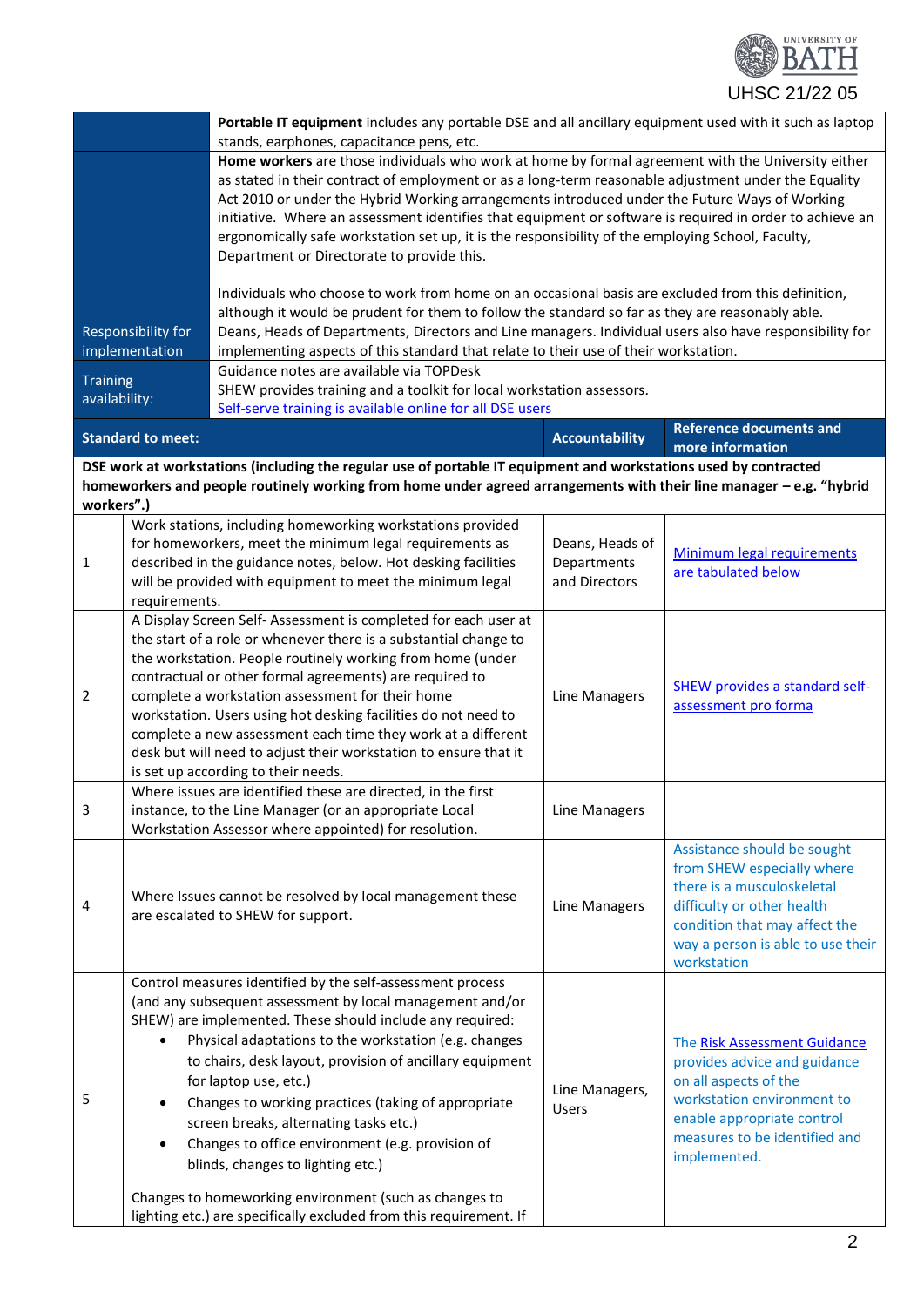

|                | a safe set up cannot be achieved, then consideration may be<br>required as to whether home working should be permitted.                                                                                                                                 |                                                                   |                                                                                                                                                                                                                                                                                                                                                                                                                                                                                                           |  |  |  |
|----------------|---------------------------------------------------------------------------------------------------------------------------------------------------------------------------------------------------------------------------------------------------------|-------------------------------------------------------------------|-----------------------------------------------------------------------------------------------------------------------------------------------------------------------------------------------------------------------------------------------------------------------------------------------------------------------------------------------------------------------------------------------------------------------------------------------------------------------------------------------------------|--|--|--|
| 6              | Workstation assessments are reviewed at least annually. This<br>may need to be done more frequently if a related issue (for<br>example, back or wrist pain) occurs.                                                                                     | Line Manager /<br>User / local DSE<br>assessor where<br>present   |                                                                                                                                                                                                                                                                                                                                                                                                                                                                                                           |  |  |  |
|                | Homeworking falling within the scope of this standard                                                                                                                                                                                                   |                                                                   |                                                                                                                                                                                                                                                                                                                                                                                                                                                                                                           |  |  |  |
| 7              | Guidance and training is available to enable users to safely set<br>up and use home workstations.                                                                                                                                                       | <b>HR Deputy</b><br>Director: Safety<br>and Wellbeing<br>Services | The Risk Assessment Guidance<br>provides advice and guidance<br>on all aspects of the<br>workstation environment to<br>enable appropriate control<br>measures to be identified and<br>implemented.<br>Users who routinely work from<br>home are required to carry out<br>a workstation assessment for<br>their home workstation.<br>Other users who carry out work<br>at home on an ad hoc or<br>infrequent basis, may wish to<br>complete the generic self-<br>assessment for their home<br>workstation. |  |  |  |
|                | <b>Assistive Technology</b>                                                                                                                                                                                                                             |                                                                   |                                                                                                                                                                                                                                                                                                                                                                                                                                                                                                           |  |  |  |
| 8              | Users requesting the assistance of the Assistive Technologist<br>(whether for on site or homeworking) are expected to have<br>completed a self-assessment in TOPDesk.                                                                                   | Line Manager /<br>User                                            | This helps to ensure that the<br>causes of problems have been<br>correctly identified so that the<br>most effective remedies can be<br>put in place.                                                                                                                                                                                                                                                                                                                                                      |  |  |  |
|                | <b>Standard Monitoring and Measurement Criteria</b>                                                                                                                                                                                                     |                                                                   |                                                                                                                                                                                                                                                                                                                                                                                                                                                                                                           |  |  |  |
|                | Departmental audits will include a check of local arrangements for DSE assessment. This will include checks of at least 5 DSE<br>self-assessments and any related follow up. This will include a sample of self-assessments completed for new recruits. |                                                                   |                                                                                                                                                                                                                                                                                                                                                                                                                                                                                                           |  |  |  |
| $\mathbf{1}$   | DSE self-assessments are available                                                                                                                                                                                                                      |                                                                   |                                                                                                                                                                                                                                                                                                                                                                                                                                                                                                           |  |  |  |
| $\overline{2}$ | Significant findings from DSE assessments have been followed up                                                                                                                                                                                         |                                                                   |                                                                                                                                                                                                                                                                                                                                                                                                                                                                                                           |  |  |  |
| 3              | Control measures identified in DSE assessments have been implemented                                                                                                                                                                                    |                                                                   |                                                                                                                                                                                                                                                                                                                                                                                                                                                                                                           |  |  |  |
| 4              | Where a department employs home workers, there is a process to ensure that home workers' computer equipment<br>meets the requirements of this standard, and that the process is followed and recorded.                                                  |                                                                   |                                                                                                                                                                                                                                                                                                                                                                                                                                                                                                           |  |  |  |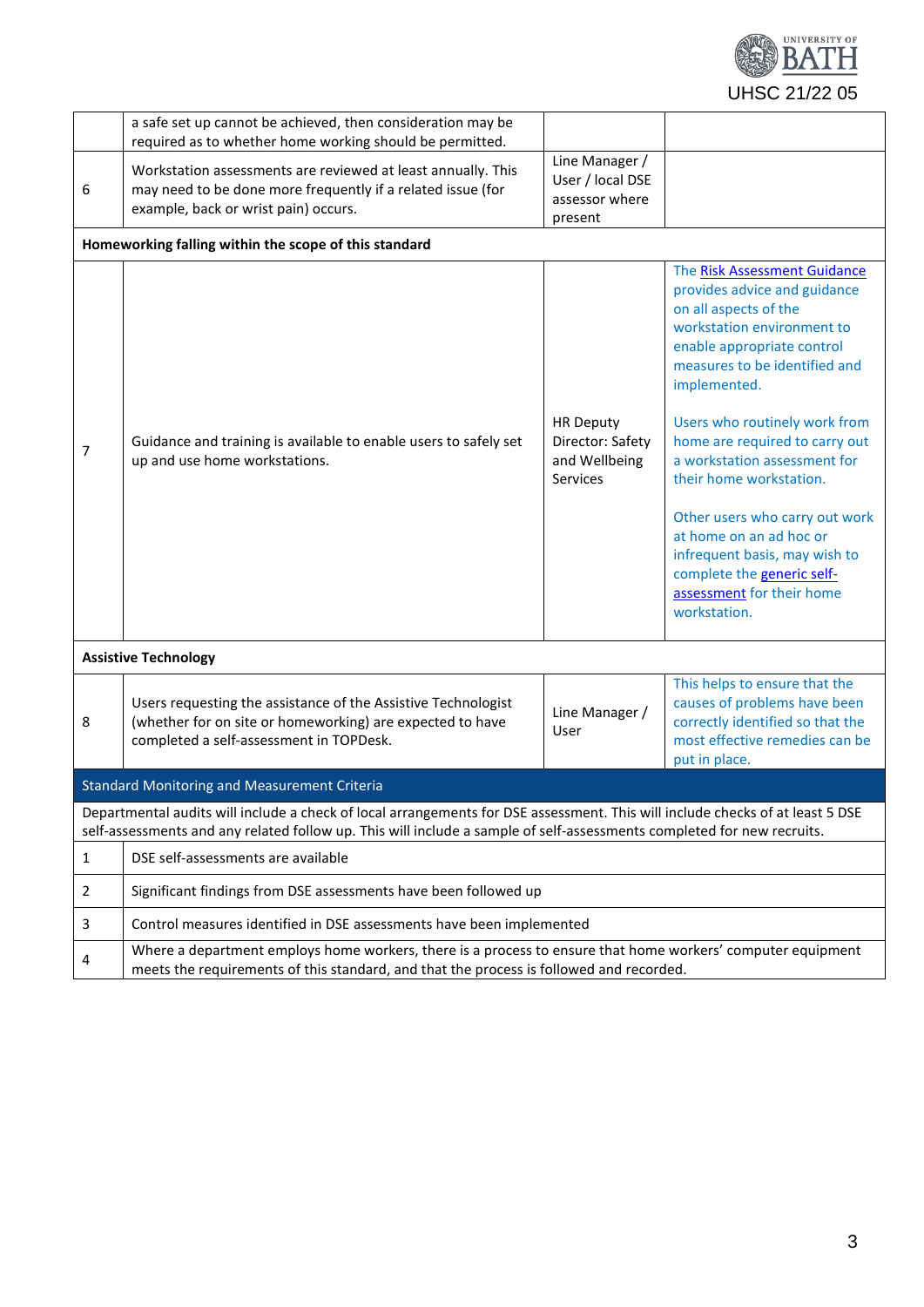

## **Risk Assessment Guidance**

This guidance identifies potential health hazards associated with the use of computer workstations, in particular desktop computer equipment. There are similar hazards associated with the use of portable equipment and further guidance is available on the **SHEW TopDesk site**.

| #              | <b>Hazards</b>                         | How users may be affected                                                                                                                                                                                                                   | <b>Required controls &amp; measures</b>                                                                                                                                                                                                                                                                                                                                                                                                                                                                            |
|----------------|----------------------------------------|---------------------------------------------------------------------------------------------------------------------------------------------------------------------------------------------------------------------------------------------|--------------------------------------------------------------------------------------------------------------------------------------------------------------------------------------------------------------------------------------------------------------------------------------------------------------------------------------------------------------------------------------------------------------------------------------------------------------------------------------------------------------------|
| 1              | Eye strain                             | Computer users may suffer eye strain after prolonged periods of work.<br>This is an uncomfortable condition, but not permanent.                                                                                                             | Clear screen image which is free from glare<br>Work to be managed so that screen users have periodic changes of activity: 5-<br>10 minutes away from the screen each hour should suffice. This may happen<br>without planning, if the user needs to answer the phone and field enquires<br>during the working day<br>It is possible to install software that pops up at pre-set intervals to<br>remind the user to take a break. This can be useful for some<br>individuals, although may be irritating to others. |
| $\overline{2}$ | Eyesight defects                       | There is no evidence that computer use can cause eye sight to<br>deteriorate such that glasses are needed. However, the visual demands<br>of computer use may make users aware of eyesight defects that they<br>had not noticed beforehand. | Employees who are habitual users of computer can have an eyesight test; paid<br>for by their department. They can have this test:<br>When they first start work<br>Periodically thereafter - follow the advice of the optician<br>$\circ$<br>Employees who need glasses specifically & solely for computer use can have<br>them paid for by their department. (The monetary contribution made is<br>equivalent to the cost of a "basic" pair).                                                                     |
| $\overline{3}$ | Triggering a photo<br>epileptic attack | Most people with epilepsy are unaffected by computer use.<br>Most people with photo epilepsy are unaffected by computer use for<br>business applications - usually flickering lights and striped patterns are<br>the trigger                | Computers restricted to business use only; games (which are more likely to<br>generate flickering images) are not permitted<br>User to report any problems with computer screens or software that causes<br>problems related to photo epilepsy<br>Individual instances will be assessed to identify additional control measures                                                                                                                                                                                    |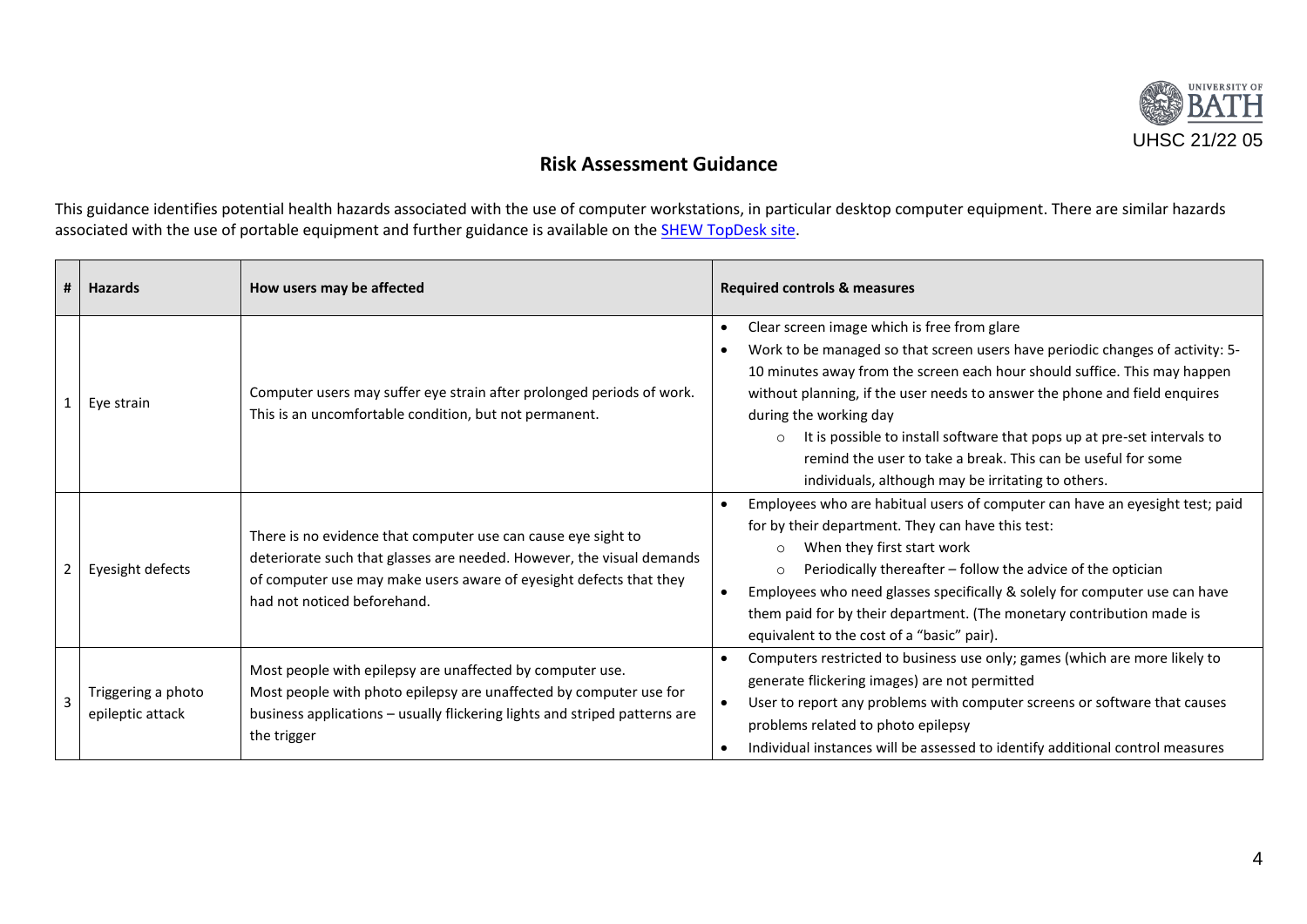

| # | <b>Hazards</b>                                             | How users may be affected                                                                                                                                                                                                                                                                              | Required controls & measures                                                                                                                                                                                                                                                                                                                                                                                                                                                                                                                     |
|---|------------------------------------------------------------|--------------------------------------------------------------------------------------------------------------------------------------------------------------------------------------------------------------------------------------------------------------------------------------------------------|--------------------------------------------------------------------------------------------------------------------------------------------------------------------------------------------------------------------------------------------------------------------------------------------------------------------------------------------------------------------------------------------------------------------------------------------------------------------------------------------------------------------------------------------------|
|   | Muscular or skeletal<br>disorders caused or<br>exacerbated | Computer users can suffer MSD or can exacerbate existing MSD<br>problems due to:<br>Poor workstation ergonomics<br>$\bullet$<br>Repeated repetitive movements (such as continuous mouse use)<br>$\bullet$<br><b>Existing MSD conditions</b><br>$\bullet$                                               | Computer workstations to meet the minimum legal requirements (see below)<br>Individual assessments to be completed for each habitual user / computer<br>workstation.<br>Ergonomic or other shortcomings to be addressed by the department.<br>Assistance is available from UHSE.<br>Assessments to be repeated after changes in user / workstations. Assessments<br>to be repeated periodically.<br>Staff to receive training on the safe use of computer equipment.                                                                             |
|   | <b>Stress</b>                                              | Computer users may suffer from stress. However, this usually arises<br>from a combination of workload and personal factors and is not directly<br>caused by the computer.<br>Computers can contribute to stress:<br>Inadequate software or hardware<br>Inadequate training to use software or hardware | Suitable software and hardware provided<br>Changes to software or hardware to be managed and communicated effectively<br>to minimise stress<br>Identify requirements for training and refresher training and make suitable<br>provisions<br>Training is available from Computing Services for most of the software<br>packages used widely across the campus<br>Channels available for staff to report stress and for the University to implement<br>remedial action. Consult the University Stress Policy and associated guidance<br>documents. |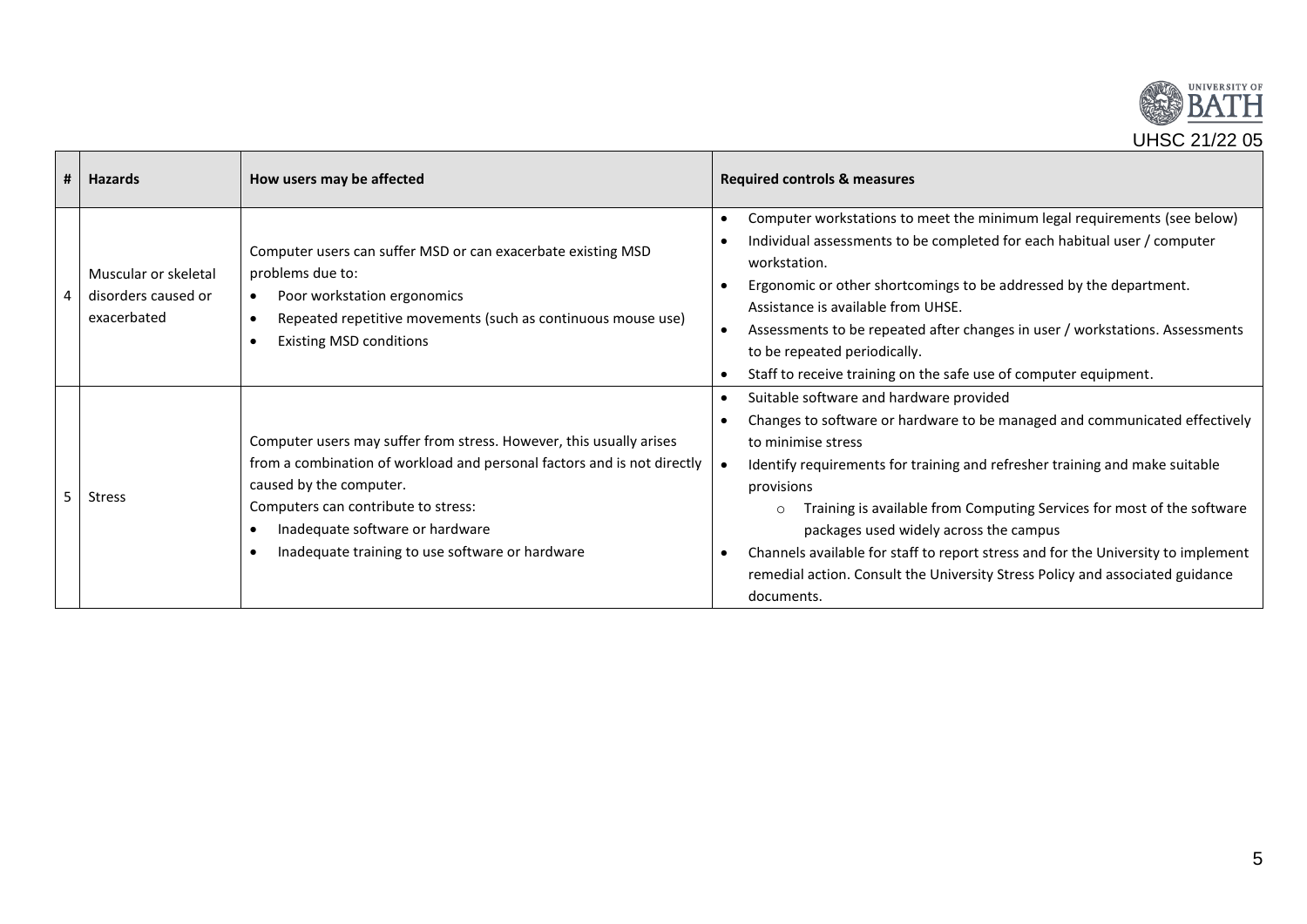

# <span id="page-5-0"></span>**Guidance for users of laptop computers and other portable devices**

Increasing numbers of people are using portable display screen equipment (DSE) as part of their work. While research suggests that some aspects of using portable DSE are no worse than using fullsized equipment, the same is not true of every aspect. The design of portable DSE generally includes features (such as smaller keyboard or no keyboard-screen separation) which make it more difficult to achieve an ergonomic and comfortable working posture.

The Health and Safety Executive advises that portable DSE such as laptops and handheld devices are subject to the DSE Regulations if in prolonged use for work purposes.

People who habitually use portable devices at work should take steps to minimise risks, for example by attention to posture, angling the screen so it is easy to read, and taking frequent breaks. Wherever possible, portable DSE should be placed on a firm surface at a comfortable height.

Where portables are in prolonged use at the user's main place of work, additional steps should be taken to reduce risks, e g by using a docking station.

## **Risk assessment**

Risk assessment for users of portables can be a challenge, as it is clearly not practicable to fully analyse each work location as a user travels around with their portable. Users of portable DSE will need to make their own risk assessments and ensure that measures are taken to control risks (for example poor posture) wherever they set up their portable.

Portable users' risk assessments for, say, half an hour's work in a borrowed office can be quite informal and need not be written down. Where, however, a portable is frequently used in the same location, such as at the user's regular desk, the user should record their assessment on the University system.

Other risks may be associated specifically with portable DSE work and need to be taken into account, such as:

- Manual handling risks when moving between locations (bearing in mind that other equipment may add to the burden of the portable itself);
- Trip hazards from trailing wires if the equipment is plugged in to the mains;
- Risk of theft possibly involving an assault.

## **Equipment, workstation and task requirements**

As with full-sized DSE, portable items in prolonged use (and the workstations and working environments where they are used) need to comply with the DSE Regulations, which set out the criteria for what a workstation should look like. However, the very nature of the equipment's portability may mean that some of the details cannot be complied with fully.

Some design compromises inherent in portables can lead to postural or other problems (for example neck ache or headache arising from the low, fixed position of the screen). One way of tackling such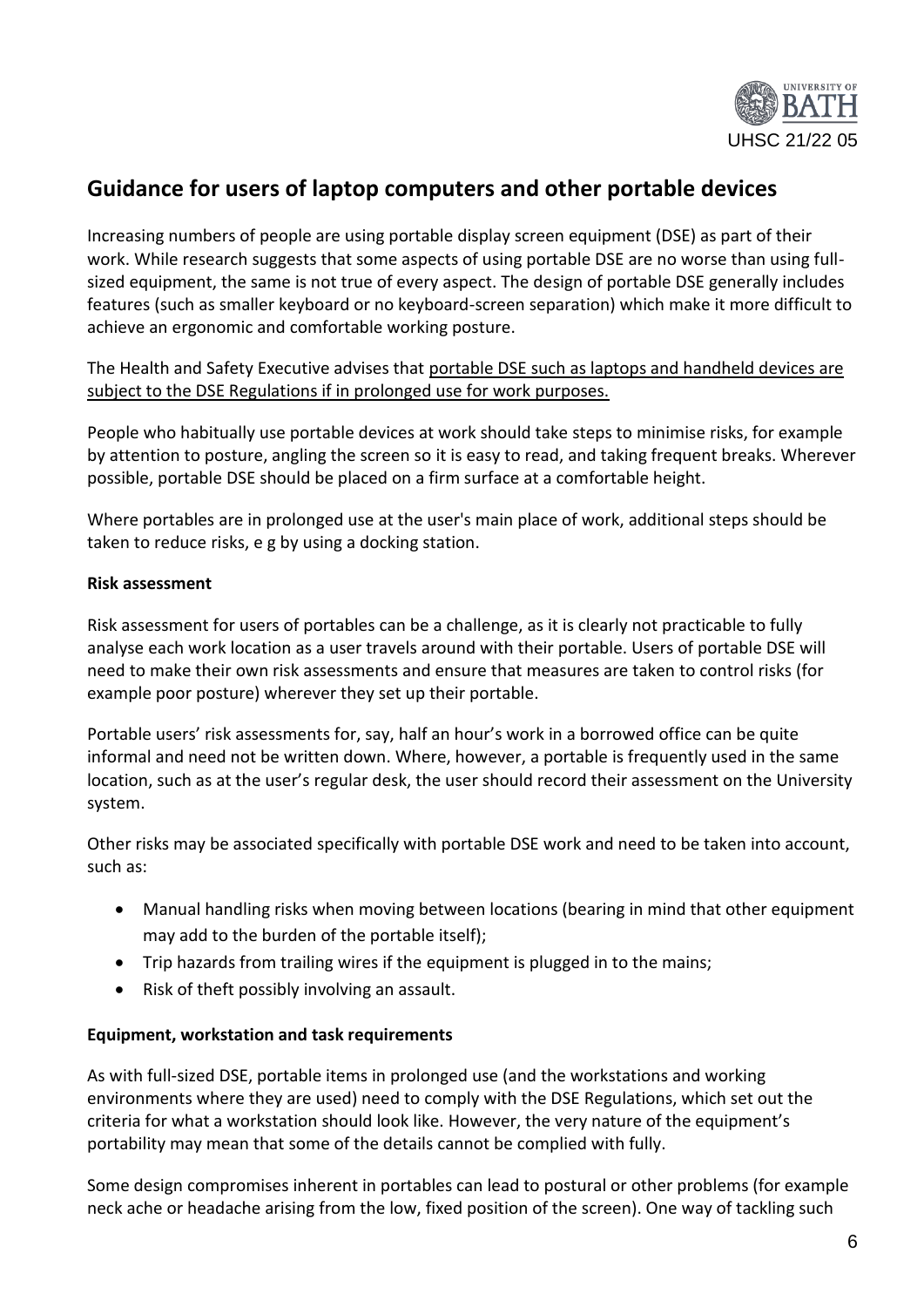

UHSC 21/22 05

risks is to avoid prolonged use and take more frequent breaks. Another way, if working in an office, is to use the portable with a docking station or laptop stand so that the screen can be raised to a more ergonomic height, and to use a separate keyboard and mouse.

## **When selecting portable computers**:

- 1. Look for as low a weight as possible for the equipment, and keep accessories to a minimum.
- 2. Choose as large and clear a screen as possible that can be used comfortably for the task to be done.
- 3. Where available, opt for a detachable or height-adjustable screen.
- 4. Look for tilt-adjustable keyboards on laptops.
- 5. Choose portables capable of being used with a docking station and/or with a facility for attaching an external mouse, keyboard and/or numeric keypad, where these are likely to help the user to work comfortably.
- 6. Check the portable has friction pads underneath to prevent it sliding across work surfaces when in use.
- 7. Specify as long a battery life as possible. Where practicable, provide extra transformer/cable sets so the user has a set in each main location where the portable is used, and carries only the computer from place to place.
- 8. To cut working time and user stress, ensure the portable has sufficient memory and speed for the applications to be used.
- 9. For some tasks it may also be desirable to provide add-ons that improve usability and reduce maintenance time, such as removable drives and additional memory - but consider the weight penalty when deciding if this is appropriate.
- 10. For applications requiring use of a non-keyboard input device, opt for a portable with a touch pad, rollerball or external mouse rather than a 'nipple' trackpoint or isometric joystick device
- 11. Use a lightweight carrying case with handle and shoulder straps. A backpack-style case that can be carried with straps over both shoulders will put least strain on the back when carrying.
- 12. To reduce risk of theft or assault, avoid manufacturer-branded laptop cases.

## **Hot-desking**

If you are hot-desking, you will need to ensure that each workstation you use is not likely to cause you any health risk. You should always make at least basic checks like adjusting the chair and using a footrest if you need one.

**Docking stations or laptop stands** are a way to avoid many of the ergonomic disadvantages of portables by allowing the use of a full-sized screen and/or keyboard and mouse or other peripherals. Height-adjustable stands for notebook computers are also available.

The aim is to achieve a comfortable working position allowing some variation in posture and having sufficient space for documents and anything else needed for their work tasks.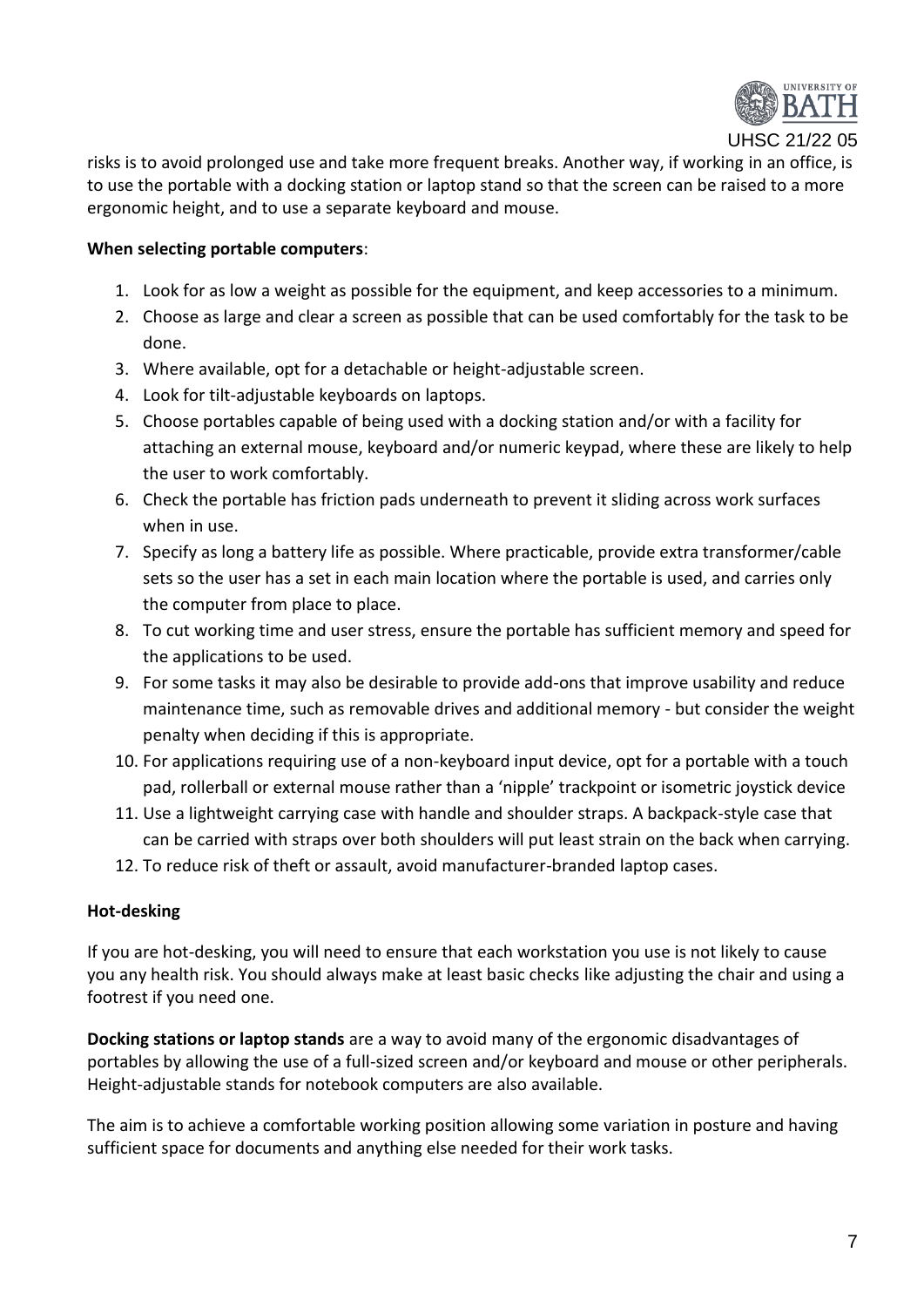

## **Carrying equipment**

If the task involves risk from **manual handling**, take reasonable steps to cut down the risk; for example:

- Do not carry equipment or papers unless they are really likely to be needed;
- Consider using a backpack to cut down strain on arms and distribute loads evenly across the body. Wheeled luggage might be worth considering if you have a substantial load to transport.
- You may be able to avoid carrying heavy papers by sending them in advance, by post or email, to your destination, or storing them electronically on the portable or on a removable device.

## **Breaks or changes of activity**

Breaks or changes of activity are particularly important for portable users not working at a docking station. Such users need longer and more frequent breaks or changes of activity to compensate for less ergonomic working environments, which can impact particularly on posture.

Break-monitoring software may be a useful aid, such as [BigStretch](http://monkeymatt.com/bigstretch/) o[r WorkRave.](http://www.workrave.org/)

### **Reporting problems**

Users of any DSE equipment should report problems such as discomfort or pain as soon as they become apparent, either to their [departmental assessor](https://wiki.bath.ac.uk/pages/viewpage.action?pageId=73848000) or to [SHEW](http://www.bath.ac.uk/hr/stayingsafewell/contacts.html).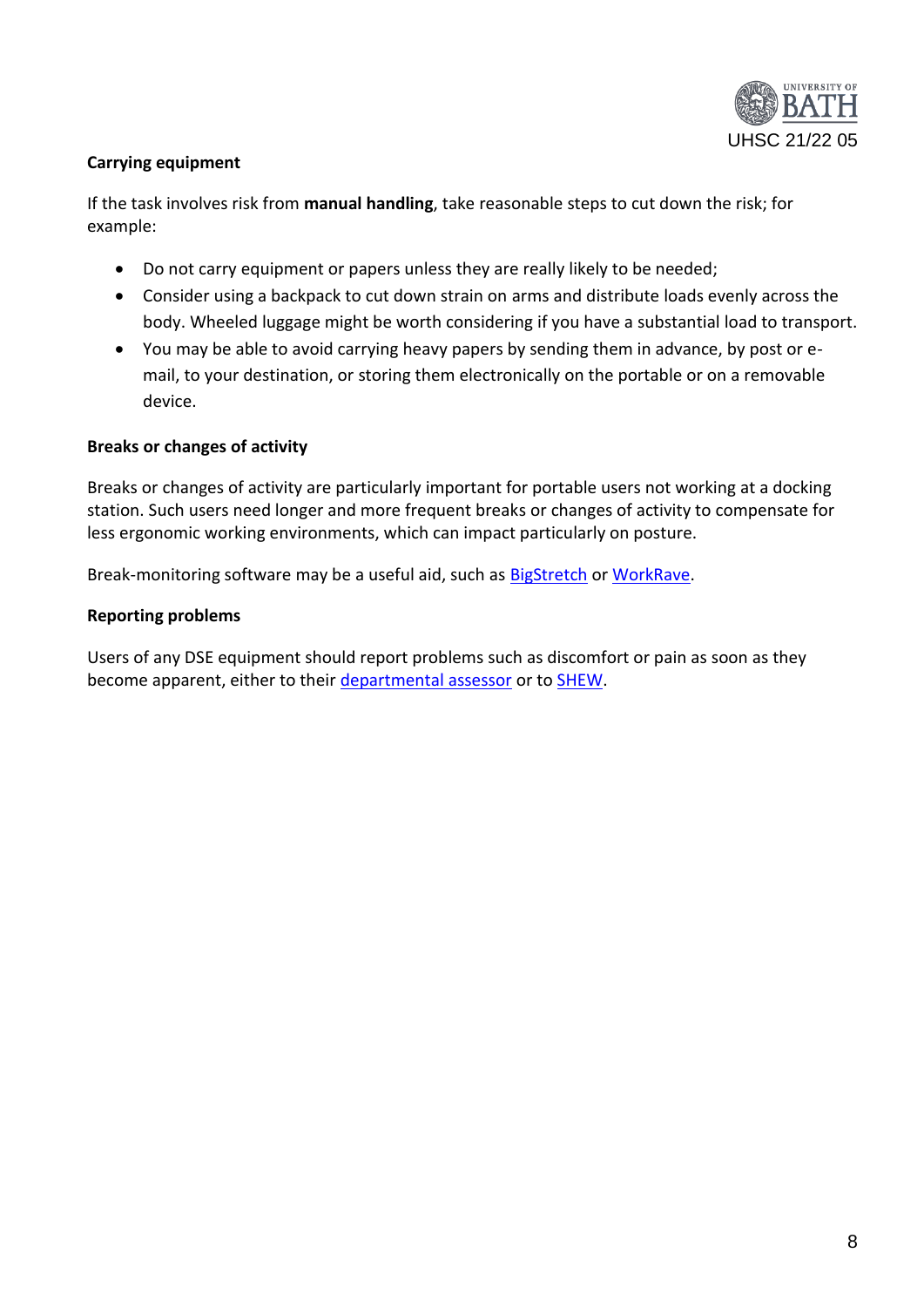

# **Risk assessment for working away from your normal desk, or at home**

All use of display screen equipment should be risk assessed. This need not be difficult or time-consuming.

One-off or short-term work need not have a formal risk assessment unless there are problems that need remedial action. Each time you work at a separate location, make a rapid assessment of the workstation or setup that is available. A simple check through the potential risk factors will indicate what precautions you need to take, mainly in physical posture and maximum length of time of use.

Use Chart 1 to help you rapidly assess any short-term or one-off tasks, meetings, etc., or working at home. Your assessment can be simply a judgement based on your responses to the flowchart.

Your posture should reproduce as closely as possible the ergonomic posture expected when using desk-top computers. If you can't achieve this, reduce the amount of time spent using the device.

The guidelines for maximum working times without a break should be followed as far as possible. The times have been chosen by reference to a standard expectation that users of an ergonomically set up desk-top arrangement will take a short break after an hour of continuous use. Times have been adjusted to take account of additional risks posed by the limitations of the equipment and likely working postures.

The shorter the guide time indicated, the more important it is not to work with the device for extended periods. Intermittent use during a typical meeting (a one or two hour period) is likely to be satisfactory, as small natural breaks in use are likely to occur during the progress of the meeting.

Stop using the equipment if you begin to feel discomfort anywhere, whether back, neck, shoulders, arms, wrists, or hands. Do a few simple stretches to help ease the ache, and allow time for recovery before continuing work. You can use this time to do other work that does not involve similar positions or movements.

#### **Working with portable equipment (laptops, iPad, etc.)**

If you use laptops or other portable equipment, your risk of musculo-skeletal injury is higher and increases greatly the more you use these types of equipment.

You should not use portable display screen equipment, whether laptop, tablet, or smartphone, for extended work unless you can achieve a fully ergonomic working position. This is unlikely to be possible when mobile working, unless you use a hot desk that has been set up to an ergonomic standard with a suitable equipment stand, separate mouse and keyboard, an ergonomically adjustable chair, and a footrest.

If you habitually use portable equipment, be self-disciplined in how you use it. Maintain a sensible posture and take frequent breaks from using the equipment. If you hold the equipment in one hand, ensure that you stretch your hand periodically to help prevent muscle fatigue and avoid the risk of 'iPad hand' (a version of trigger finger where the fingers become locked and rigid).

If you use a laptop for more than short periods, you should use a laptop stand with a separate mouse and keyboard so that you can maintain a suitable posture and hand/finger positions.

Chart 2 is based on assuming that the user is not using the device continuously over the course of a working day, but has significant periods of other types of activity that allow for physiological recovery before resuming use of the device.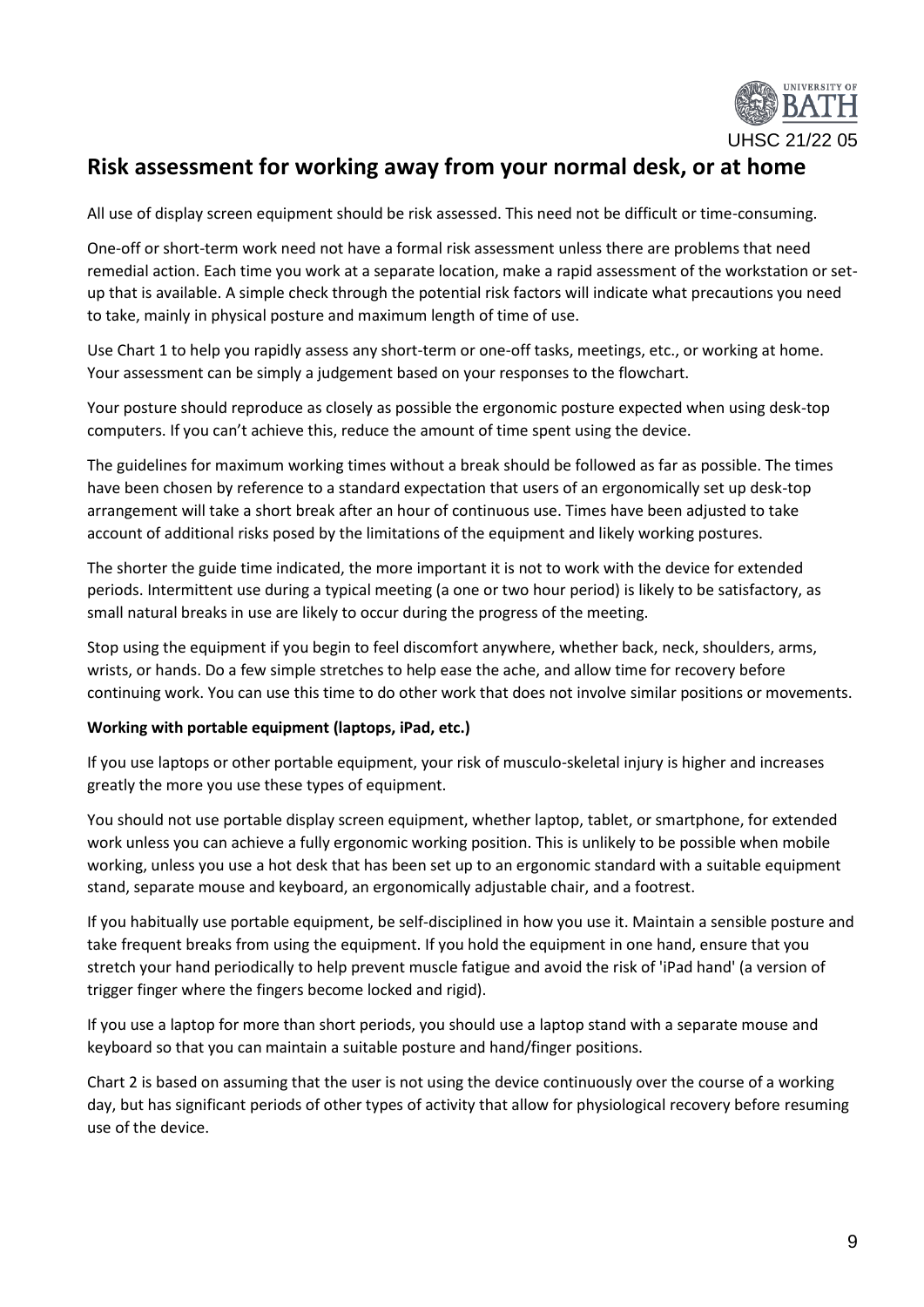

\*See also Chart 2.

Chart 1: Working away from your usual desk

UNIVERSITY OF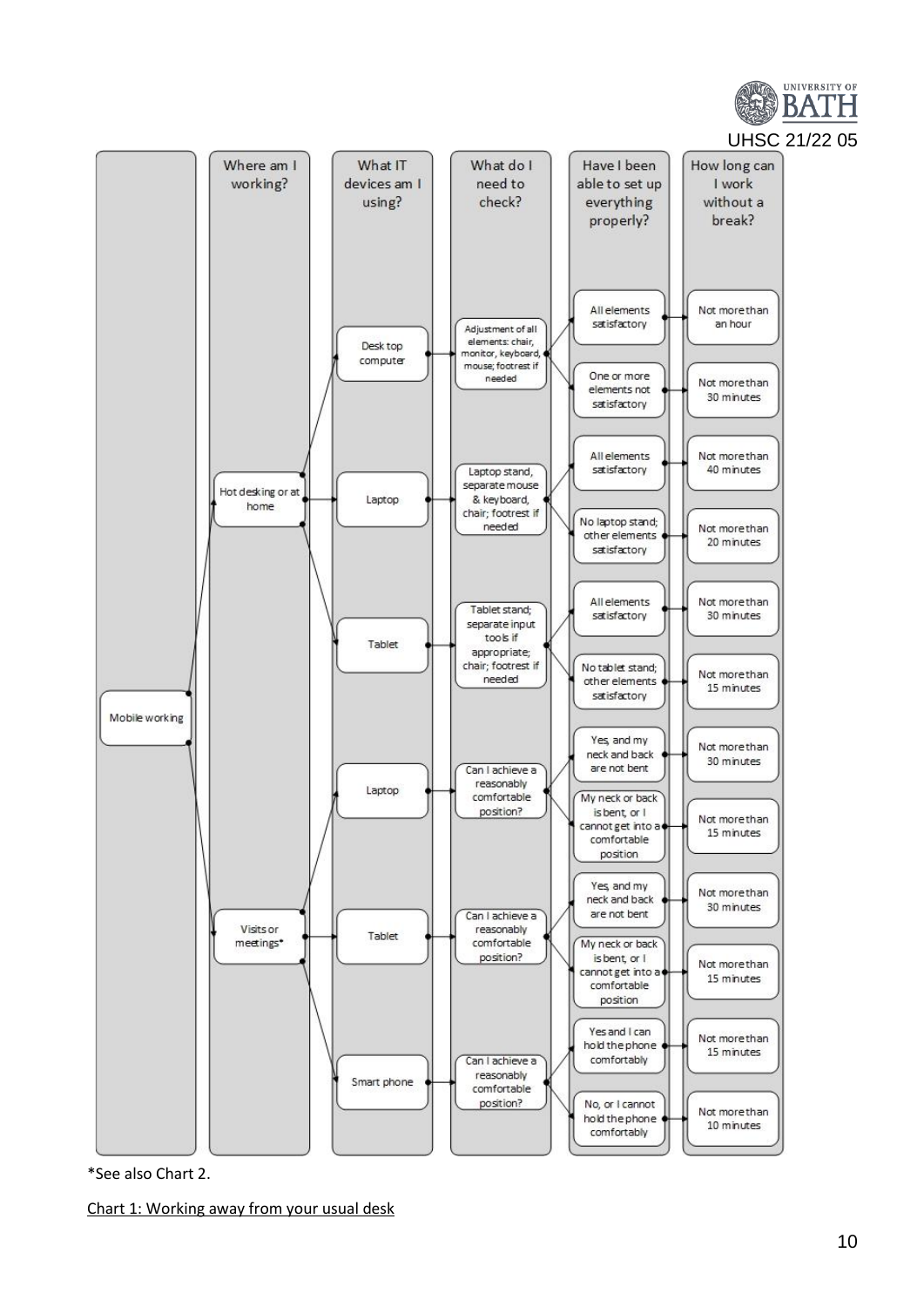



Chart 2: Using portable DSE equipment

For further advice on choosing and using portable equipment, see **[Guidance for use of portable IT](https://wiki.bath.ac.uk/download/attachments/75186015/Guidance-for-use-of-portable-IT-v1.pdf?version=1&modificationDate=1404814274000&api=v2)** and **[Posture](https://wiki.bath.ac.uk/download/attachments/75186015/Handheld%20Devices%20Posture%20Guidance.pdf?version=1&modificationDate=1455015809000&api=v2)  [Guidance for Handheld Devices.](https://wiki.bath.ac.uk/download/attachments/75186015/Handheld%20Devices%20Posture%20Guidance.pdf?version=1&modificationDate=1455015809000&api=v2)**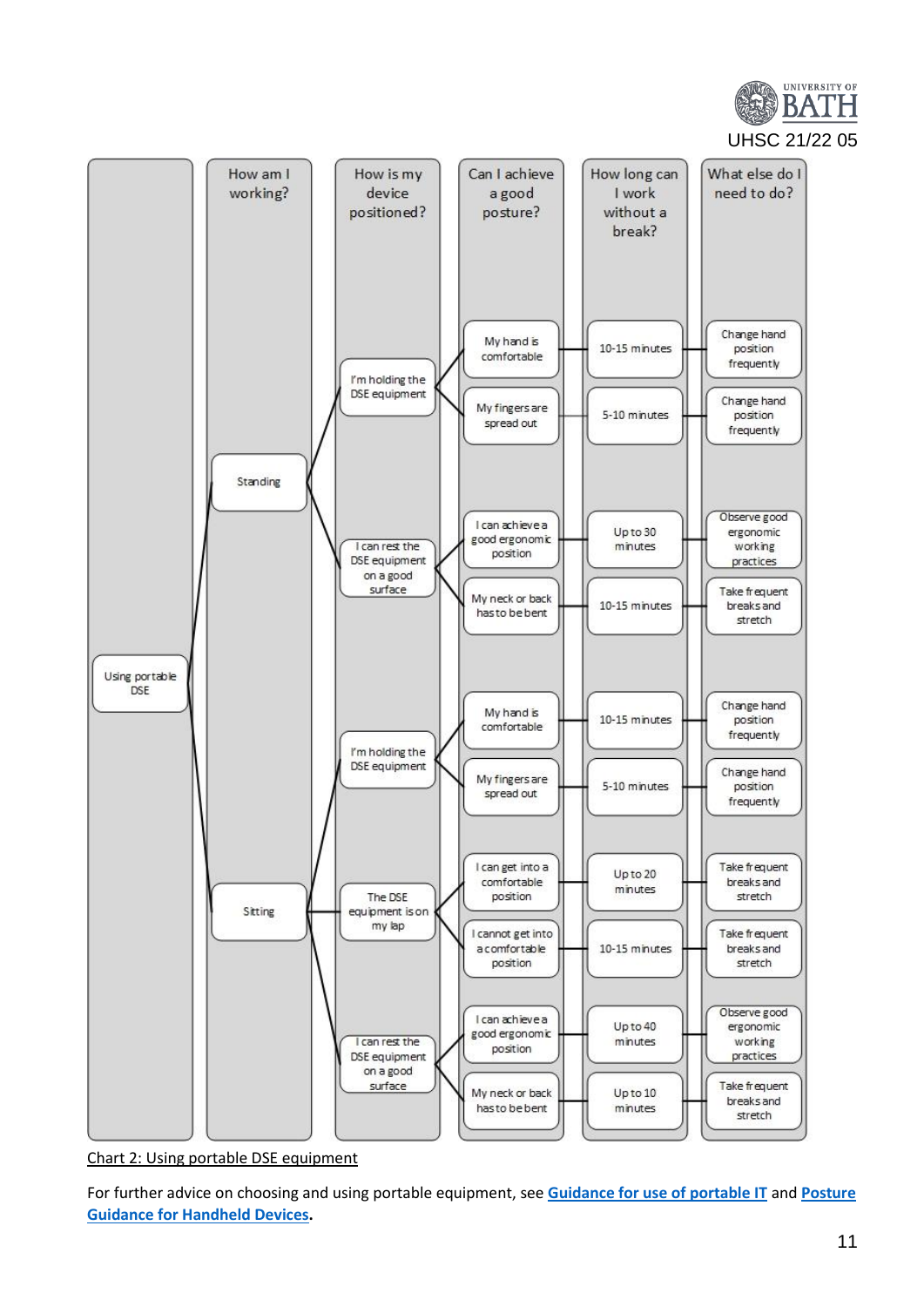

## **MINIMUM REQUIREMENTS FOR WORKSTATIONS**

## **Equipment**

## *Display screen / monitor*

| Screen            | $\bullet$<br>$\bullet$ | Swivel and tilt easily and freely to suit the needs of the operator or<br>user.<br>Free of reflective glare and reflections liable to cause discomfort to<br>the operator or user. |
|-------------------|------------------------|------------------------------------------------------------------------------------------------------------------------------------------------------------------------------------|
| Screen height     | $\bullet$              | Height adjustable or use an adjustable table (monitor rest).                                                                                                                       |
| The image on the  | $\bullet$              | Stable, with no flickering or other forms of instability                                                                                                                           |
| screen            |                        |                                                                                                                                                                                    |
| Characters on the |                        | Easy to read                                                                                                                                                                       |
| screen            |                        |                                                                                                                                                                                    |
| Brightness and    |                        | Easily adjustable                                                                                                                                                                  |
| contrast          |                        |                                                                                                                                                                                    |

## *Keyboard*

| The keyboard          |           | Separate from the screen and tiltable so that the operator or user can<br>find a comfortable working position and avoid fatigue in the arms or<br>hands. |
|-----------------------|-----------|----------------------------------------------------------------------------------------------------------------------------------------------------------|
|                       |           | Matt surface to avoid reflective glare.                                                                                                                  |
|                       | $\bullet$ | Arrangement and style should mean it is easy to use.                                                                                                     |
|                       | $\bullet$ | The symbols on the keys should be easy to read in use.                                                                                                   |
| Space in front of the | $\bullet$ | Sufficient to provide support for the hands and arms of the operator                                                                                     |
| keyboard              |           | or user.                                                                                                                                                 |

## *Work desk or work surface*

| The work desk or work $\vert \bullet \vert$ |           | Large enough to allow a flexible arrangement of the screen,     |
|---------------------------------------------|-----------|-----------------------------------------------------------------|
| surface                                     |           | keyboard, documents and related equipment.                      |
|                                             |           | Low-reflectance surface.                                        |
| Space                                       |           | Adequate for operators or users to find a comfortable position. |
| If used, the document                       | $\bullet$ | Stable and adjustable, and positioned to minimise head and eye  |
| holder                                      |           | movements.                                                      |

## *Work chair*

| The work chair |           | Stable and allows the operator or user easy freedom of movement<br>and a comfortable position. |
|----------------|-----------|------------------------------------------------------------------------------------------------|
|                |           | The seat should be height adjustable.                                                          |
|                | $\bullet$ | The seat back should be adjustable in both height and tilt.                                    |
| Footrest       |           | Shall be made available to any operator or user who wishes to use                              |
|                |           | one.                                                                                           |

## **Environment**

## *Space requirements*

| The workstation | Dimensioned and designed so as to provide sufficient space for |
|-----------------|----------------------------------------------------------------|
|                 | the operator or user to change position and vary movements.    |